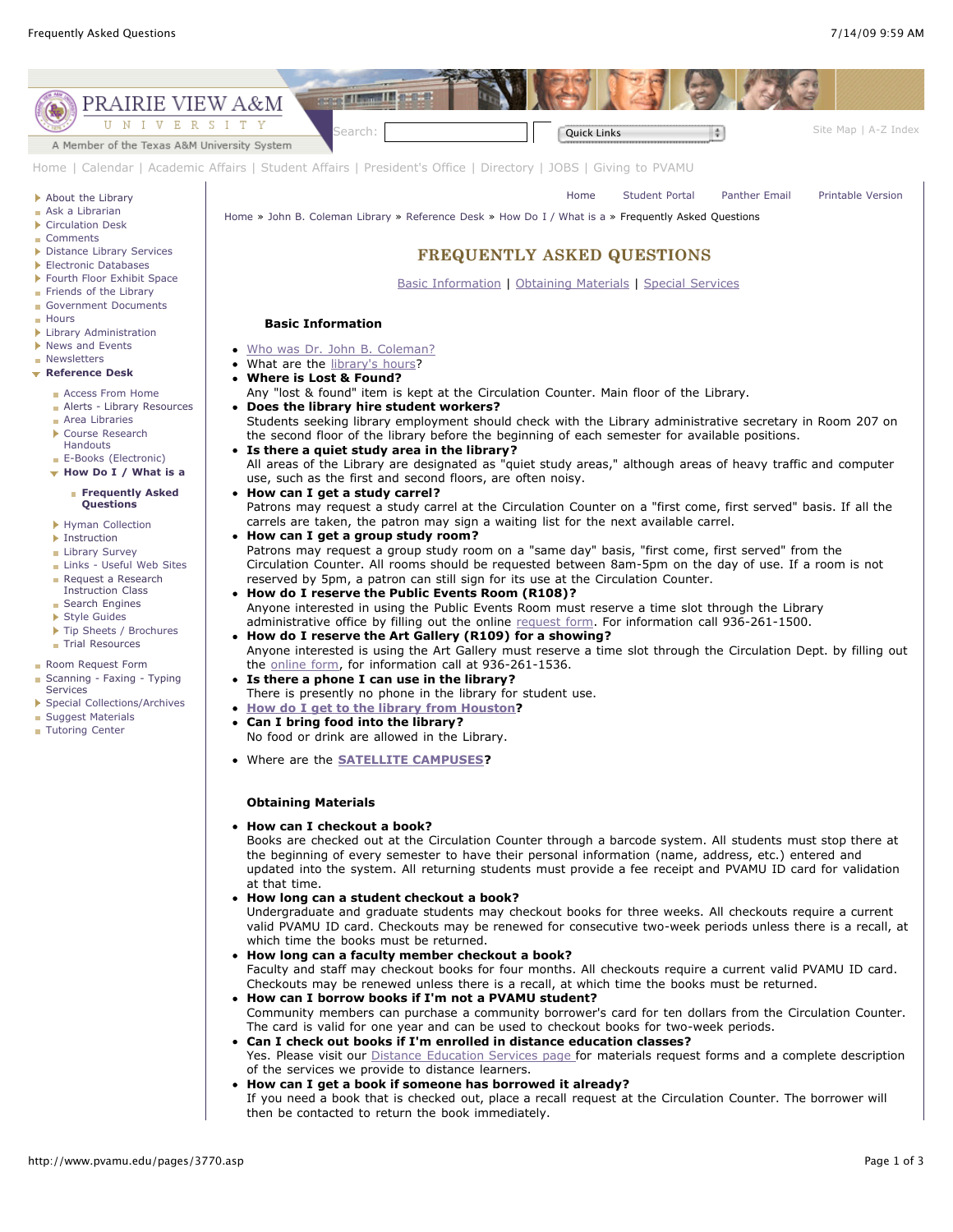#### **What happens if I don't return the books?**

If a book is returned late, the patron must pay a fine of twenty-five cents per day. If a book is not returned, the patron must pay the full cost of the book. Unpaid fines are automatically referred to the Fiscal Office for payment.

#### **How can I get articles and books the library doesn't own?**

The Library has an interlibrary loan service which allows patrons to obtain books and articles from other U.S. libraries. For more information please visit [Interlibrary Loan site](http://www.pvamu.edu/pages/3663.asp) When We Don't Have "What You're Looking For" page.

In addition PVAMU students have borrowing priveleges from other area libraries on a sign-up basis. Please see the ILL page listed above for information on TexShare and HARLiC cards.

#### **Can you email articles to me?**

We will be happy to email articles to you if they are already in electronic format, and if you know what articles you want.

Please keep in mind, however, that we will not do your research for you. We are happy to help you find a given article, or to guide the research process. You may not telephone or email us and request "5 articles on [any subject]", expecting us to do your research. We are familiar with many of the assignments you are given, and know that your professors expect you to learn to do the research for those assignments.

## **Where are the reserve books and folders for my classes?**

If your professor puts something on "Reserve" it is physically located behind the Circulation counter. Go to the Reserves portion of the Circulation counter to check out these materials.

#### **Can I checkout magazines?**

No, magazines and journals do not circulate. You may, however, make photocopies of the pages.

# **Can I checkout videos?**

Videos can be checked out by students for a period of one week. Videos may also be viewed in the Reserve Reading Area (Room 107) on the first floor. Faculty may arrange for class viewing of films and videos by calling 936-261-1536.

## **What do I do if a book isn't on the shelf?**

If a book is listed as "not checked out" in the catalog but is not on the shelf, it could be in someone's possession, on a library study table, on a reshelving cart, missing, etc. Patrons should report "lost" books to the Circulation Counter staff, if the books do not re-appear in a few days.

# **Do you have the Houston Chronicle?**

The daily Houston Chronicle and one month's back issues are held at the Periodicals Counter. The [online](http://www.chron.com/) ([http://www.chron.com/\)](http://www.chron.com/) version is also available.

## **Do you have tax forms?**

The Library maintains a collection of federal income tax forms and instructions from 1986-present at the Reference Counter. You can also access federal forms and instructions at the [IRS](http://www.irs.ustreas.gov/prod/forms_pubs/index.html)

#### (http://www.irs.ustreas.gov/prod/forms\_pubs/index.html) home page. **Where can I get a popular book to read?**

The Library does maintains a small separate holding area for "Best Sellers" located across from the Reference counter. This collections consists of current fiction and non-fiction books. However, this is a small portion of what the library has, and patrons in search of popular reading (e.g., Stephen King, Anne Rice) are encouraged to do an author or title search in the [PVAMU Library Catalog](https://voyager-pv.tamu.edu/).

## **Where do you keep your new books?**

New books are shelved on the New Book Shelf across from the Reference Counter on the first floor. New books may be checked out immediately.

#### **Where do you keep school catalogs?**

Current PVAMU catalogs are available electronically on the main PVAMU website. Recent catalogs are available at the Reference Counter. Older PVAMU catalogs are in Archives (fifth floor). Catalogs from many Texas public universities are kept in the Reference Dept. Current U.S. and international catalogs are acccessible via the WWW at institutional websites (e.g., the University of Houston catalogs are at [http://www.uh.edu\)](http://www.uh.edu/) . Older U.S. catalogs are on microfiche in the College Catalog Collection in the Periodicals Dept.

# **Where do you keep textbooks?**

The Library does not purposely buy textbooks for classes. The collection sometimes includes an older edition of a book, and occasionally a teacher will place a copy on Reserve for student use. It's always a good idea to check the catalog!

#### **Where do you keep phonebooks?**

The Library has Houston, Waller County, and PVAMU campus phonebooks only. Other phone numbers are locatable through the WWW. Of course, you may also call Directory Assistance. The Library does not have "criss-cross" directories, although the WWW directories will do reverse lookups on addresses and phone numbers.

# **Where do you keep books on resume writing?**

Most books on resume writing are in the Reference Department. Students should also take advantage of the Computer Resume Service in R225 of Anderson Hall.

# **Do you have any books on scholarships and financial aid?**

The Library has a number of financial aid books in the Reference Dept. A number of web-based financial aid resources are available at Yahoo!: Education: Financial Aid

## **Specialized Services**

#### **Can the library laminate things for me?**

No. Please visit Kopyko in Room 101B of the Memorial Student Center (MSC) for copying, printing,